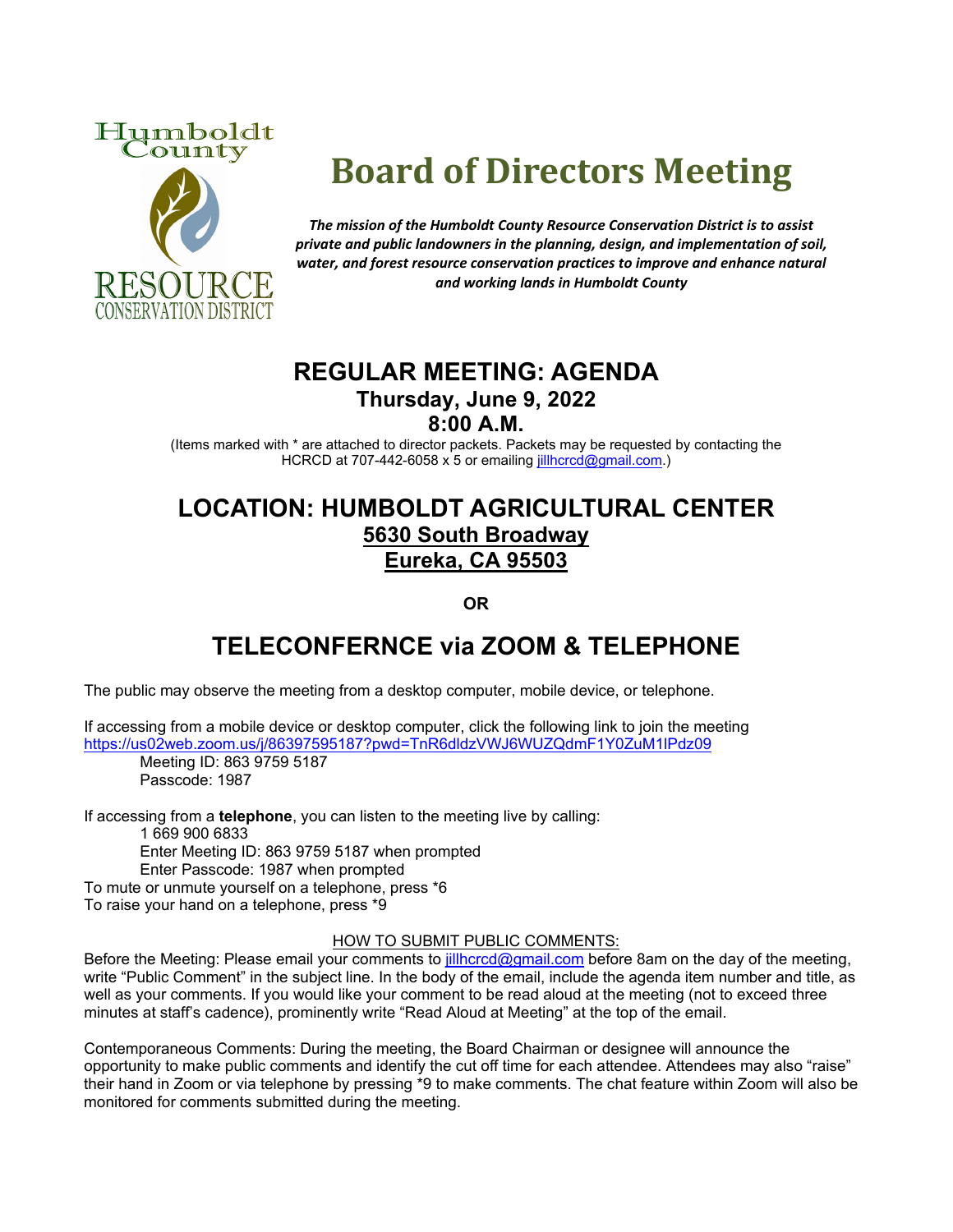**1. CALL TO ORDER** – Ryan Rice, Chairman

#### **2. ROLL CALL - HCRCD Board and Staff**

- \_\_\_\_\_ Ryan Rice, Chairman
- \_\_\_\_\_ Lane Russ, Vice-Chairman
- \_\_\_\_\_ Mark Moore, Secretary/Treasurer
- \_\_\_\_\_ Dan Cohoon, Director
- \_\_\_\_\_ Zach Cahill, Director
	- \_\_\_\_\_ Christine Manhart, Director
- **LECT** Jill Demers, Executive Director
- **Letter Curtis Ihle, Program Manager**
- \_\_\_\_\_ Doreen Hansen, Watershed Coordinator
- \_\_\_\_\_ Jake Taulbee, Project Coordinator
- \_\_\_\_\_ Anita Hipp, Office Manager
- **LEthan Luckens, Project Coordinator**
- **3. ADDITIONS OR CHANGES TO AGENDA** (Gov. Code 54954.2(B))

#### **4. PUBLIC COMMENT PERIOD**

Any person may address the Board regarding any matter within the Board's jurisdiction that is not on the agenda. Speakers are asked to limit comments to three minutes. Members of the public may also comment on agenda items when they are discussed. (Gov. Code 54954.3(a))

#### **5. INFORMATIONAL ITEMS**

- 5.1 District Correspondence
- 5.2 District Director Updates and Announcements Directors may provide updates on their activities related to the HCRCD such as other meetings attended and other relevant announcements.
- 5.3 Reserve Committee Report *Mark Moore, Treasurer*
- 5.4 NRCS Update  *Todd Golder, NRCS District Conservationist*
- 5.5 Board of Directors Vacancy Update *Jill Demers, Executive Director*

#### **6. BOARD ACTION ITEMS**

- 6.1 Resolution No. 22-14 making findings pursuant to Government Code Section 5493, as amended by Assembly Bill 361, and authorizing the continued use of virtual meetings
- 6.2 Resolution No. 20-15 authorizing the establishment of an interest-bearing account at Redwood Capital Bank to hold advance payment of funds from CAL FIRE for the Increasing Pace and Scale of Fuel Reduction in Humboldt County Project, Grant Number 5GA21102
- 6.3 Review and potential action to approve Minutes for Regular Meeting of May 12, 2022\*
- 6.4 Possible action to approve FY19/20 Audit conducted by JJACPA
- 6.5 Possible action to approve Board of Directors Rules of Order Policy\*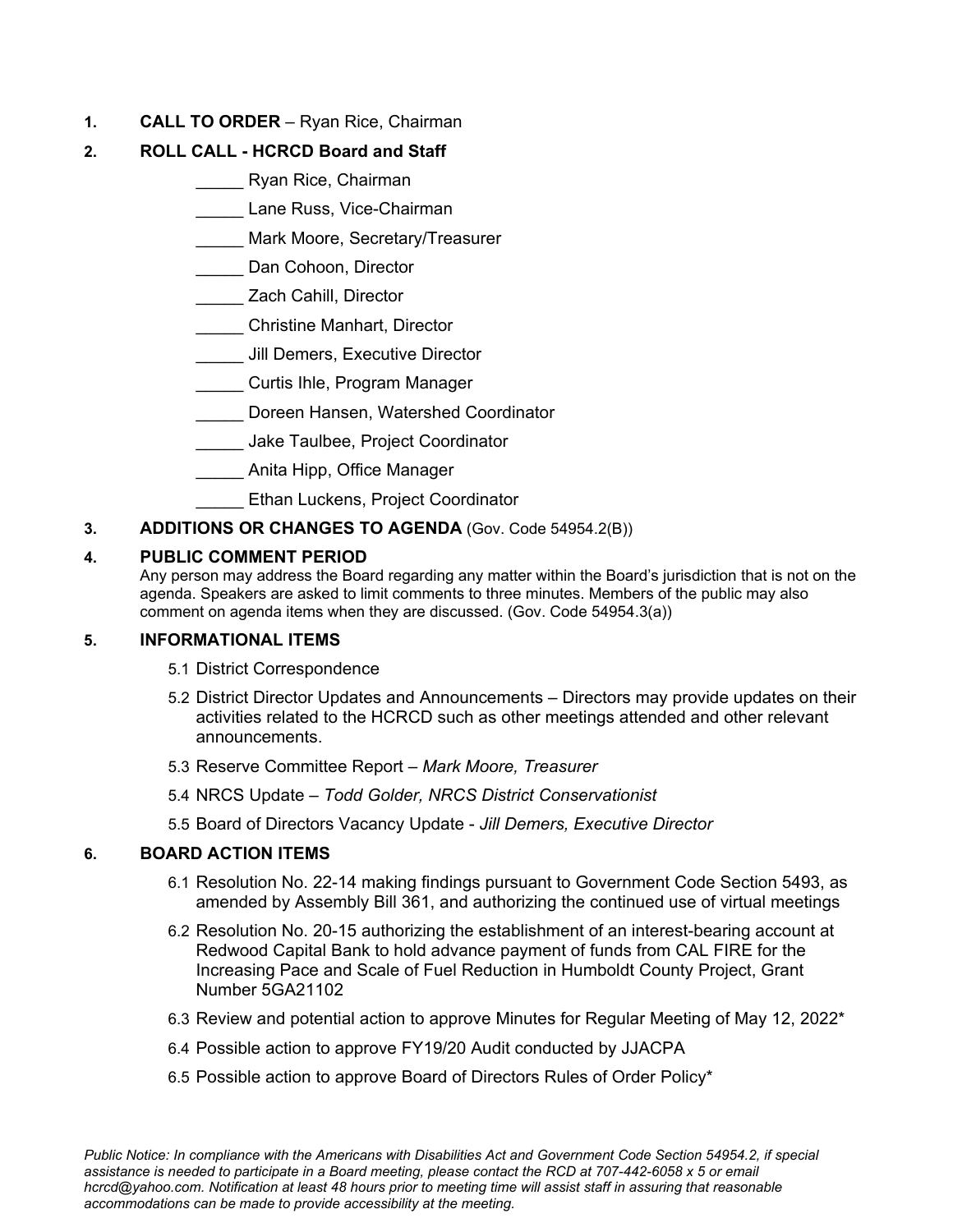- 6.6 Possible action to select candidate(s) to select member(s) to fill LAFCo Independent Special District regular member and alternative member positions\*
- 6.7 Financial Reports Review potential action to approve June 2022 Financial Report and Staff Recommendations to approve reserve for payroll and tax liabilities and approve and issue payments for operating expenses and contractor payments as outlined in financial report.

6.8 Review and Potential Action to Review HCRCD FY 2022/2023 Annual Work Plan and Budget

#### **7. RCD PROJECT UPDATES and STAFF REPORTS\***

#### **8. FUTURE AGENDA ITEMS**

- **9. NEXT REGULAR MEETING: Thursday, July 14, 2022 at 8 a.m.** Meeting location: Humboldt Agricultural Center and Teleconference
- **10. ADJOURNMENT**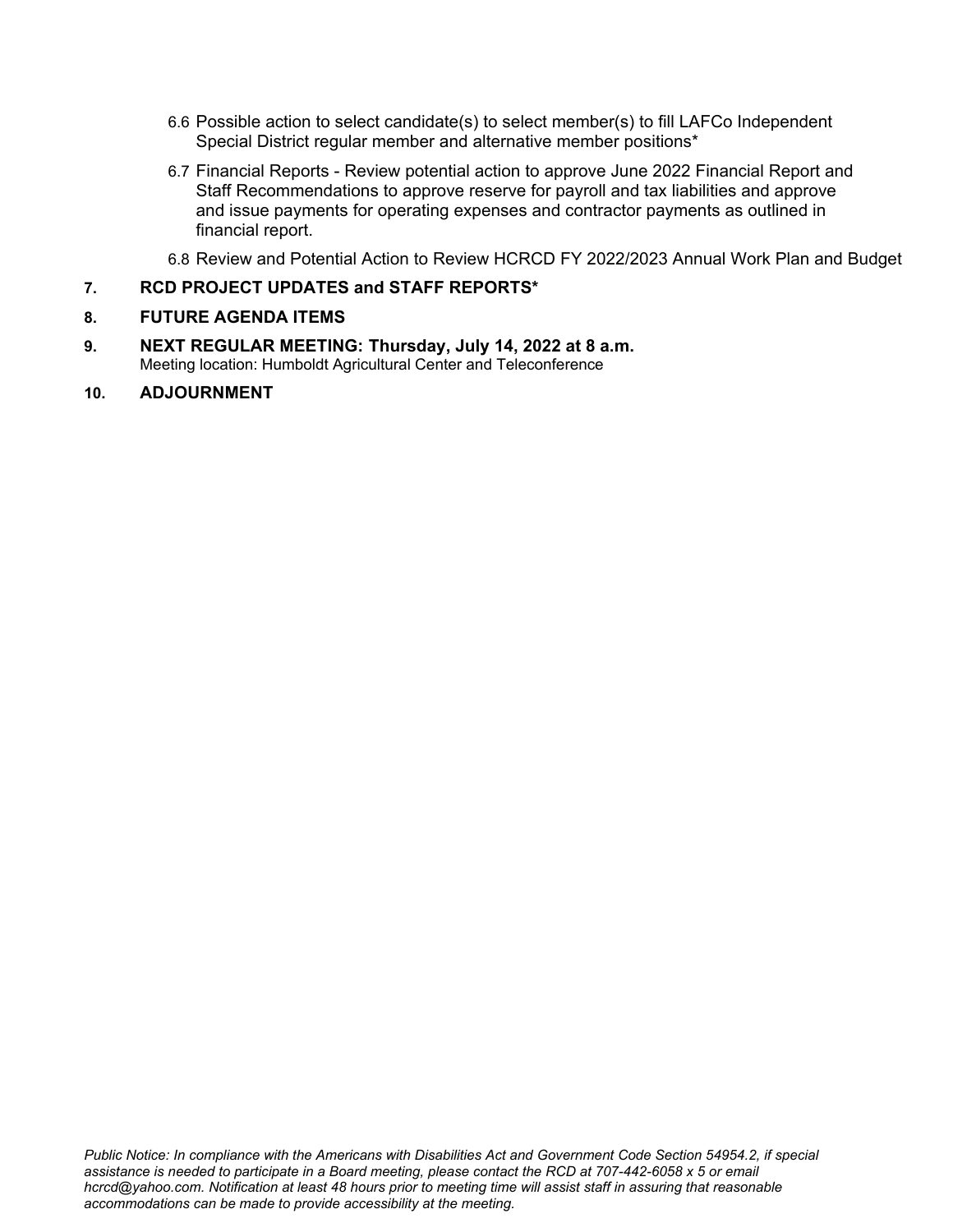#### Humboldt County Resource Conservation District Board of Directors Monthly Board Meeting Minutes Video and Teleconference May 12, 2022

- 1. Called to Order by Chairman Ryan Rice at 8:01am
- 2. Roll Call-
	- Ryan Rice, HCRCD Chairman- Present
	- Lane Russ, HCRCD Vice Chairman- Present
	- Mark Moore, HCRCD Secretary/Treasurer- Present
	- Dan Cohoon, HCRCD Director- Absent
	- Zach Cahill, HCRCD Director- Present
	- Christine Manhart, HCRCD Director-Present
	- Jill Demers, HCRCD Executive Director- Present
	- Curtis Ihle, HCRCD Program Director- Present
	- Anita Hipp, HCRCD Office Manager- Absent
	- Doreen Hansen, Watershed Coordinator- Present
	- Jake Taulbee, Project Assistant- Present
	- Ethan Luckens, Forester Absent
	- Conor Shea USFWS
	- Erin Taylor NRCS
	- Shawn Fresz CDFW
	- Brett Jones JJACPA
- 3. Additions or Changes to the Agenda: Add CDFW Partner Update under Informational Item 5.5 (Shawn Fresz, CDFW)
- 4. No public comments received.
- 5. Informational Items
	- 5.1 District correspondence received the past month:

Incoming: LAFCO – Ballot for directors.

Outgoing: None

- 5.2 District Director Updates and Announcements: None
- 5.3 Reserve Committee Report: No update
- 5.4 Review of FY19/20 Audit conducted by JJACPA provided by Brett Jones, CPA, JJACPA
- 5.5 CDFW Update: CDFW is reforming working group, that includes landowners, regarding Aleutian Geese in Humboldt Bay and the Eel River. Outreach is beginning.
- 5.6 NRCS Update: Acting District Conservationist, Erin Taylor, reported that Todd Golder will be the new, permanent, District Conservationist and will start duties May 23<sup>rd</sup>. Erin Taylor will become the Tribal Conservation Planner for the field office. NRCS will have two rangeland specialist positions open for the Eureka field office. NRCS and HCRCD are exploring sharing a rangeland specialist for the immediate future under an NRCS Cooperative Grant application. A new field office Engineer is expected to be hired by the end of May. A new Pathways Student Intern,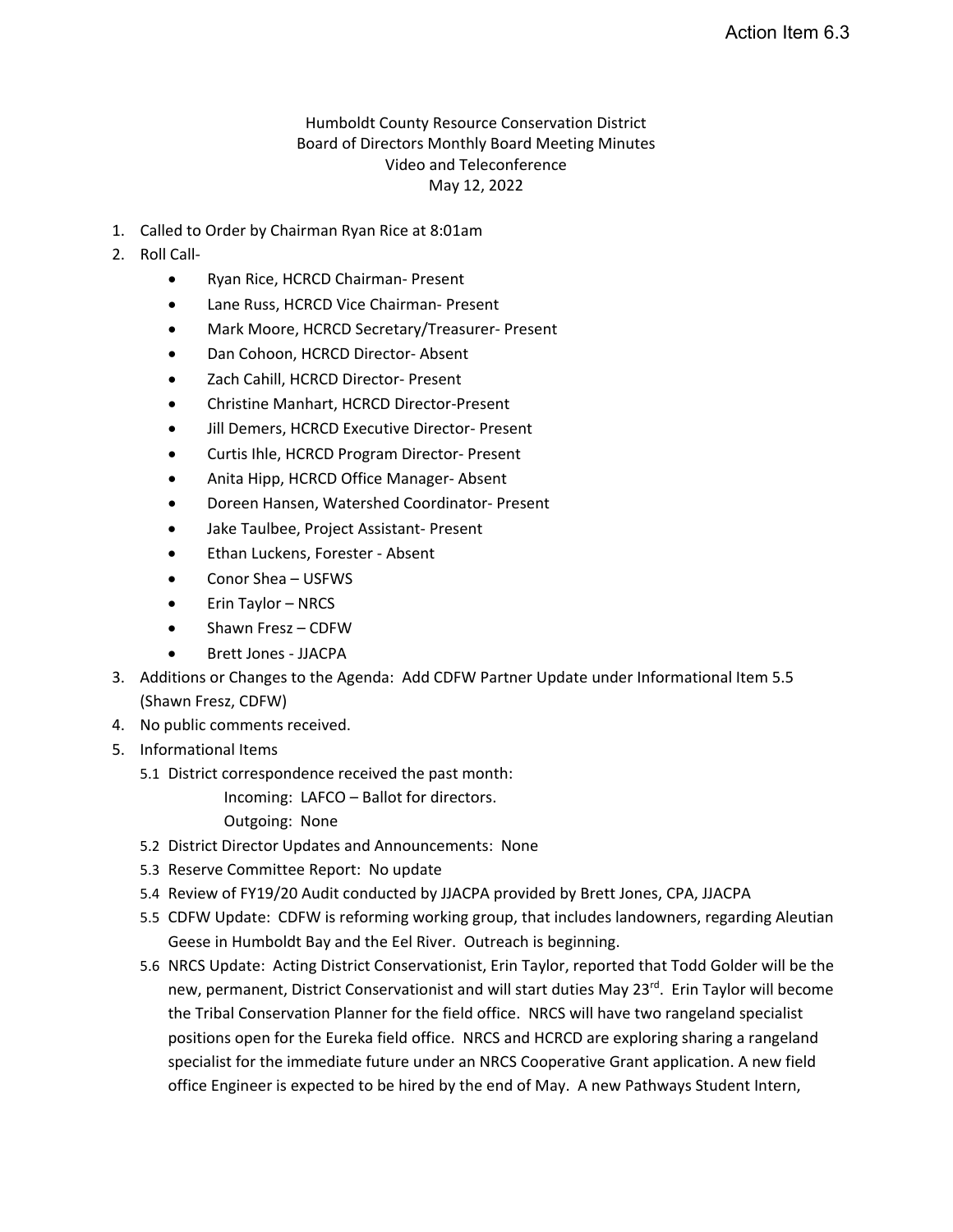Hunter Mortenson, will onboard May 23<sup>rd</sup>. Staff is reviewing funding contracts for FY 2022. Building update – None.

- 5.7 Board of Directors Vacancy Update no applications have been received. Though there might be an interested party.
- 5.8 Russ Creek and Centerville Slough Project a Notice of Preparation public scoping meeting will be held Friday May  $20<sup>th</sup>$  at 4pm at the Agricultural Center.
- 6. Board Action Items
	- 6.1 Resolution 22-10 Making Findings Pursuant to Government Code Section 5493, as Amended by Assembly Bill 361, and Authorizing the Continued Use of Virtual Meetings. Motion to accept 22- 10 Continued Use of Virtual Meetings Authorization by Director Moore; second by Director Russ. Roll Call Vote: Rice - Aye, Russ - Aye, Moore - Aye, Manhart - Aye, Cahill - Aye; Noes – none. Absent – Cahoon.
	- 6.2 Action to approve the Minutes of Regular Meeting of April 14, 2022. Motion to approve the April 14, 2022 minutes by Director Moore; seconded by Director Russ. Roll Call Vote: Rice - Aye, Russ - Aye, Moore - Aye, Manhart - Aye, Cahill - Aye; Noes – none. Absent – Cahoon.
	- 6.3 Action to clarify procedures for Directors voting on action items. Motion to allow Chairman to vote on Board Action items and develop policy the reflects that procedure by Director Russ; seconded by Director More. Roll Call Vote: Rice - Aye, Russ - Aye, Moore - Aye, Manhart - Aye, Cahill - Aye; Noes – none. Absent – Cahoon.
	- 6.4 Review and possible action to accept FY 19/20 Audit. Board will review and act at June meeting.
	- 6.5 Review and action to approve signers for District's Redwood Capital Bank (RCB) checking accounts and CalTRUST accounts.

RCB General Checking 7366 – Jill Demers, Curtis Ihle, Mark Moore, Christine Manhart RCB Project Checking 2745 – Jill Demers, Curtis Ihle, Mark Moore, Christine Manhart RCB CalFire Checking 0978 – Jill Demers, Curtis Ihle, Mark Moore, Christine Manhart CalTRUST – Jill Demers, Curtis Ihle, Mark Moore, Christine Manhart

Motion to approve signers for the District's Redwood Capital accounts by Director Moore, seconded by Director Manhart. Roll Call Vote: Rice - Aye, Russ - Aye, Moore - Aye, Manhart - Aye, Cahill - Aye; Noes – none. Absent – Cahoon.

- 6.6 Action to approve May 2022 Financial Report. Motion to approve the May Financial report and accept recommendations by Director Moore, second by Director Manhart. Roll Call Vote: Rice - Aye, Russ - Aye, Moore - Aye, Manhart - Aye; Noes – none. Absent – Cahoon; Abstain – Cahill.
- 6.7 Resolution 20-11 approving the application for grant funds from the Wildlife Conservation Board for the Salt River - Riverside Ranch Levee and Public Access Improvements Project, and conditionally accepting grant if offered. Motion by Director Russ, seconded by Director Moore. Roll Call Vote: Rice - Aye, Russ - Aye, Moore - Aye, Manhart - Aye, Cahill - Aye; Noes – none. Absent – Cahoon.
- 6.8 Resolution No. 22-12 approving the application for grant funds from the State Coastal Conservancy for the Redway Shaded Fuel Break Project, and conditionally accepting grant if offered. Motion by Director Moore, seconded by Director Russ. Roll Call Vote: Rice - Aye, Russ - Aye, Moore - Aye, Manhart - Aye, Cahill - Aye; Noes – none. Absent – Cahoon.